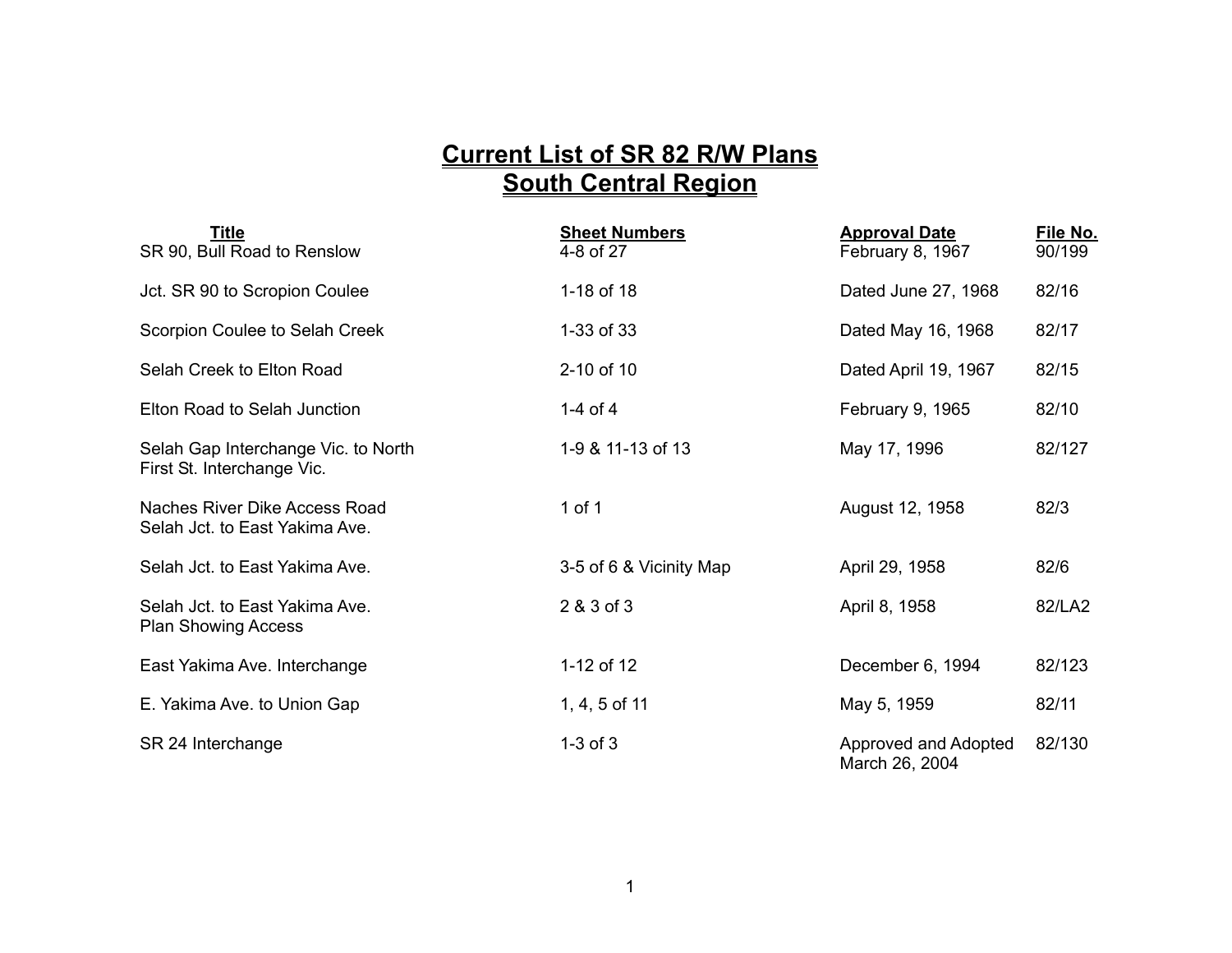| E. Yakima Ave. to Union Gap                               | 8 & 9 of 11   | May 12, 1959                            | 82/11  |
|-----------------------------------------------------------|---------------|-----------------------------------------|--------|
| E. Yakima Ave. to Union Gap<br><b>Plan Showing Access</b> | $1-3$ of $4$  | July 29, 1958                           | 82/LA1 |
| Valley Mall Blvd. Interchange                             | $1-6$ of $6$  | Approved and Adopted<br>August 26, 2008 | 82/131 |
| E. Yakima Ave. to Union Gap                               | 10 & 11 of 11 | May 12, 1959                            | 82/11  |
| E. Yakima Ave. to Union Gap<br><b>Plan Showing Access</b> | $4$ of $4$    | July 29, 1958                           | 82/LA1 |
| Union Gap to Ahtanum Creek                                | $1-5$ of $5$  | August 6, 1963                          | 82/12  |
| Ahtanum Creek to 2nd Crossing Yakima River                | 1-4 of 4      | February 2, 1965                        | 82/9   |
| Yakima River Crossing to East Zilla Interchange           | 1-33 of 33    | Dated March 12, 1976                    | 82/45  |
| East Zillah Interchange to Gap Road                       | 1-23 of 28    | Dated December 3, 1976 82/47            |        |
| Sunnyside Vicinity: Gap Rd. to Puterbaugh Rd.             | 1-16 of 21    | Dated May 21, 1976                      | 82/46  |
| Grandview Vicinity: Puterbaugh Rd. to Albro Rd.           | 1-18 of 19    | Dated October 10, 1975 82/44            |        |
| Prosser Vicinity: Albro Road to MP 84.27                  | 1-14 of 15    | Dated July 16, 1974                     | 82/43  |
| MP 84.27 to Kiona Interchange Vicinity                    | 1-15 of 26    | Dated<br>November 28, 1975              | 82/65  |
| MP 89.25 to MP 91.94                                      | $1-6$ of $6$  | May 29, 1964                            | 82/99  |